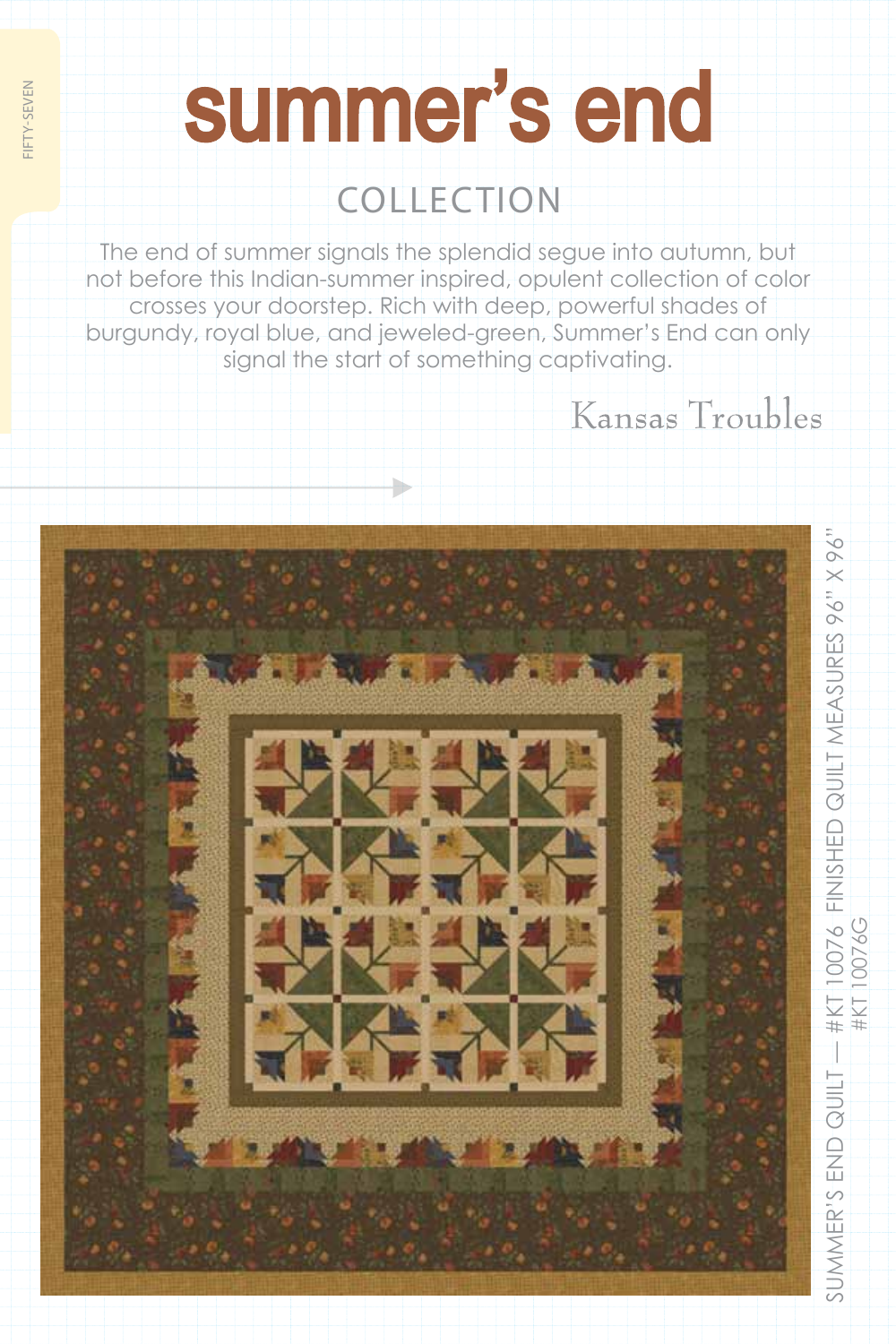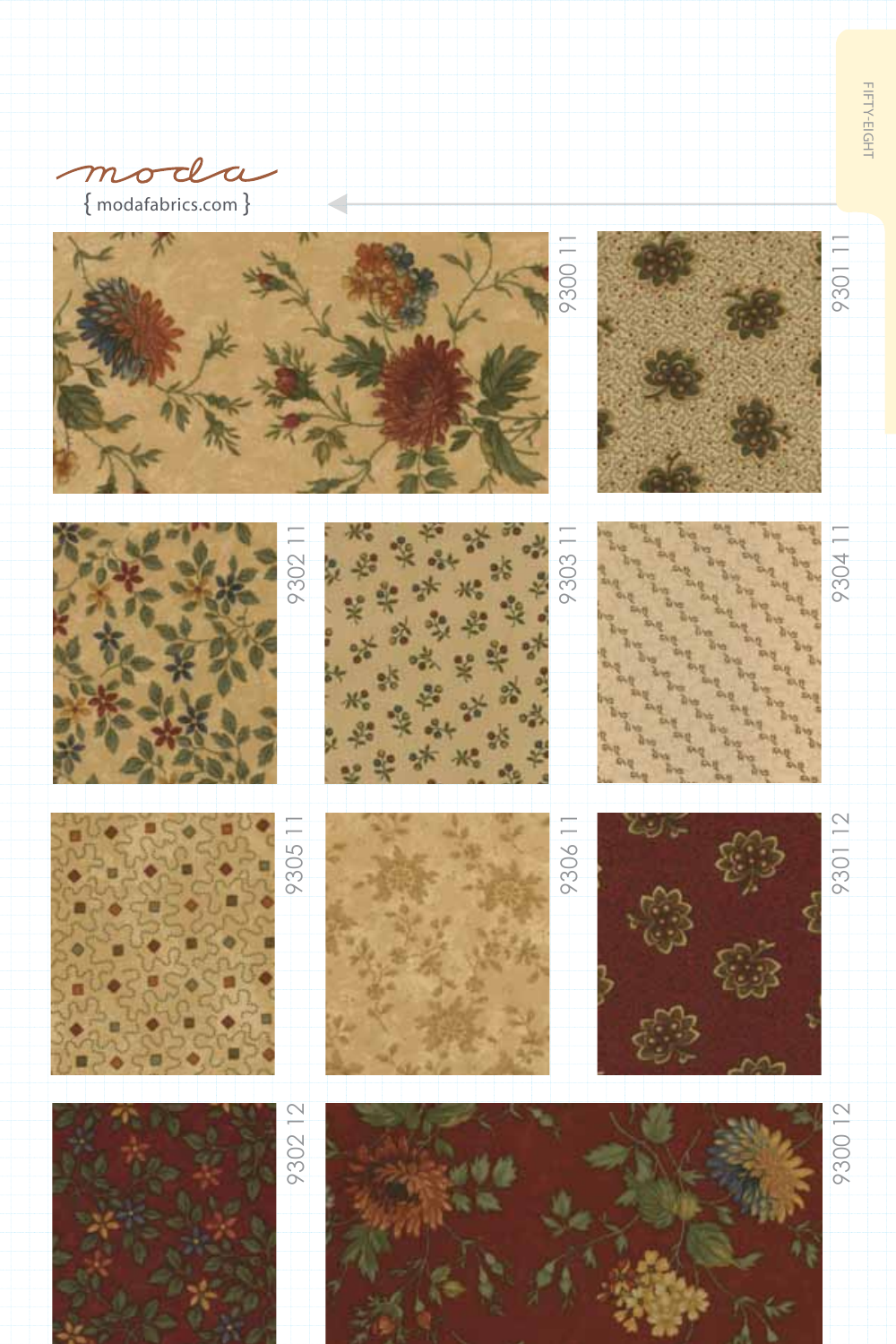#### TRY THIS PATTERN ON FOR SIZE slumber buns pajama bottoms by the paisley pincushion #tpp 208



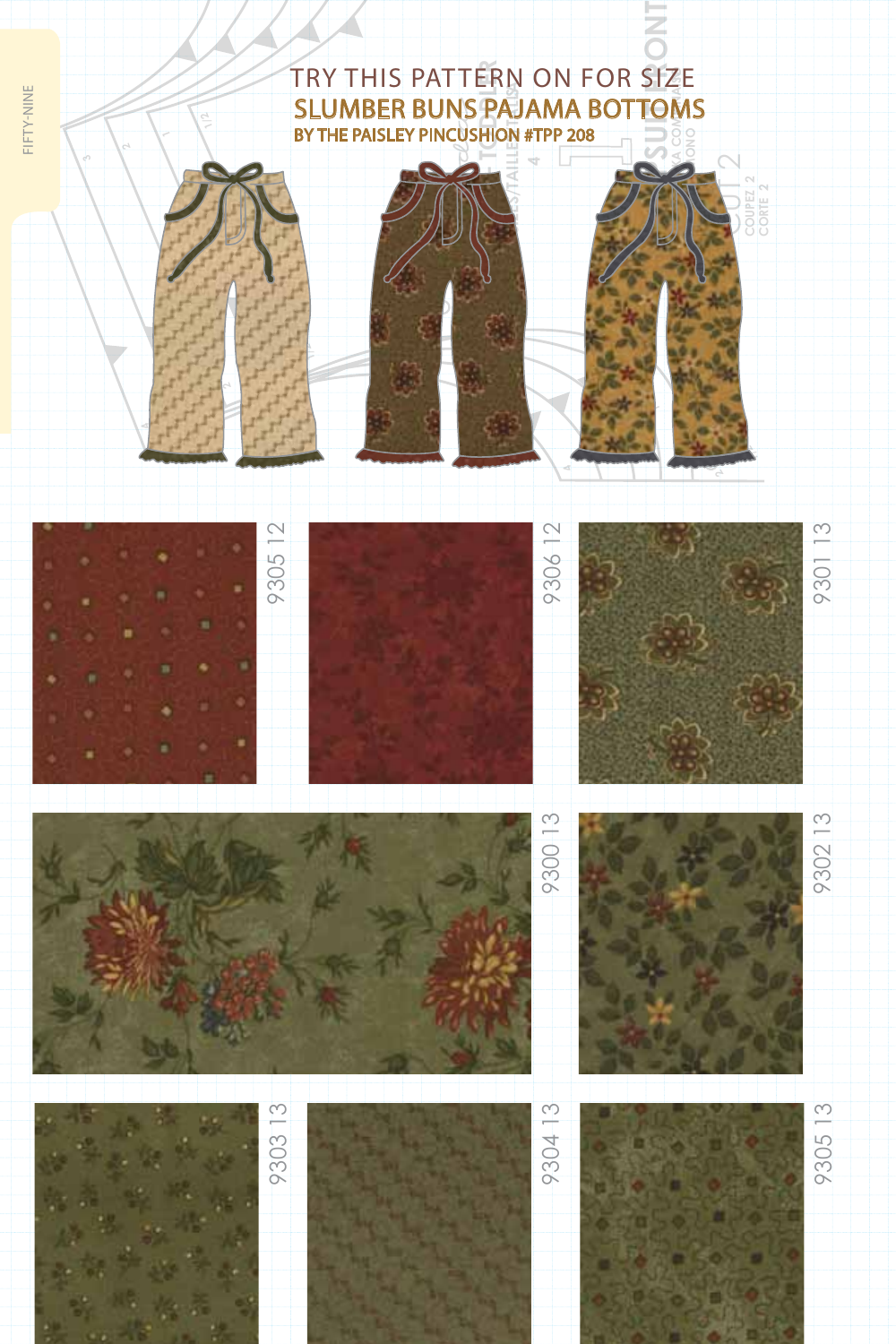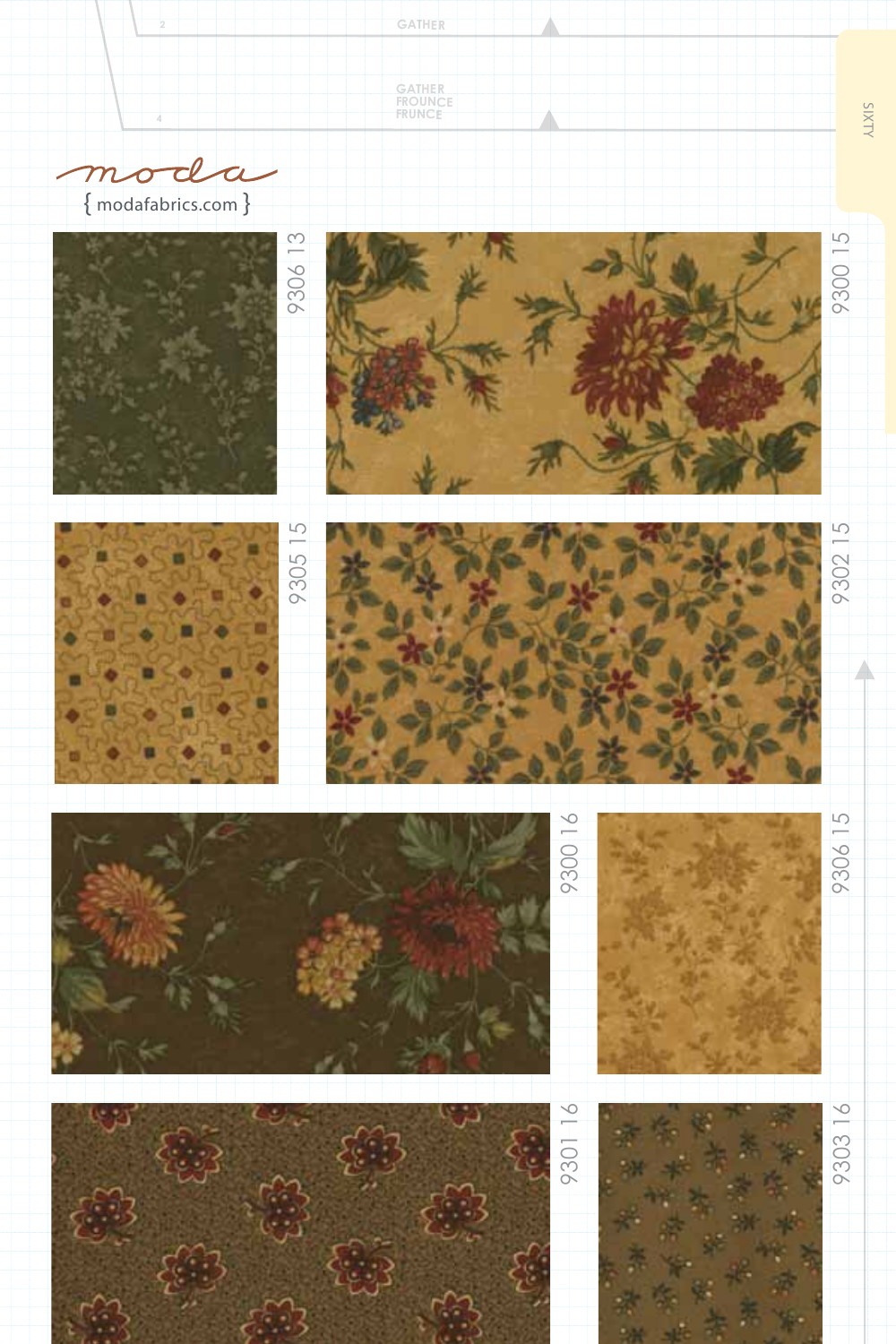